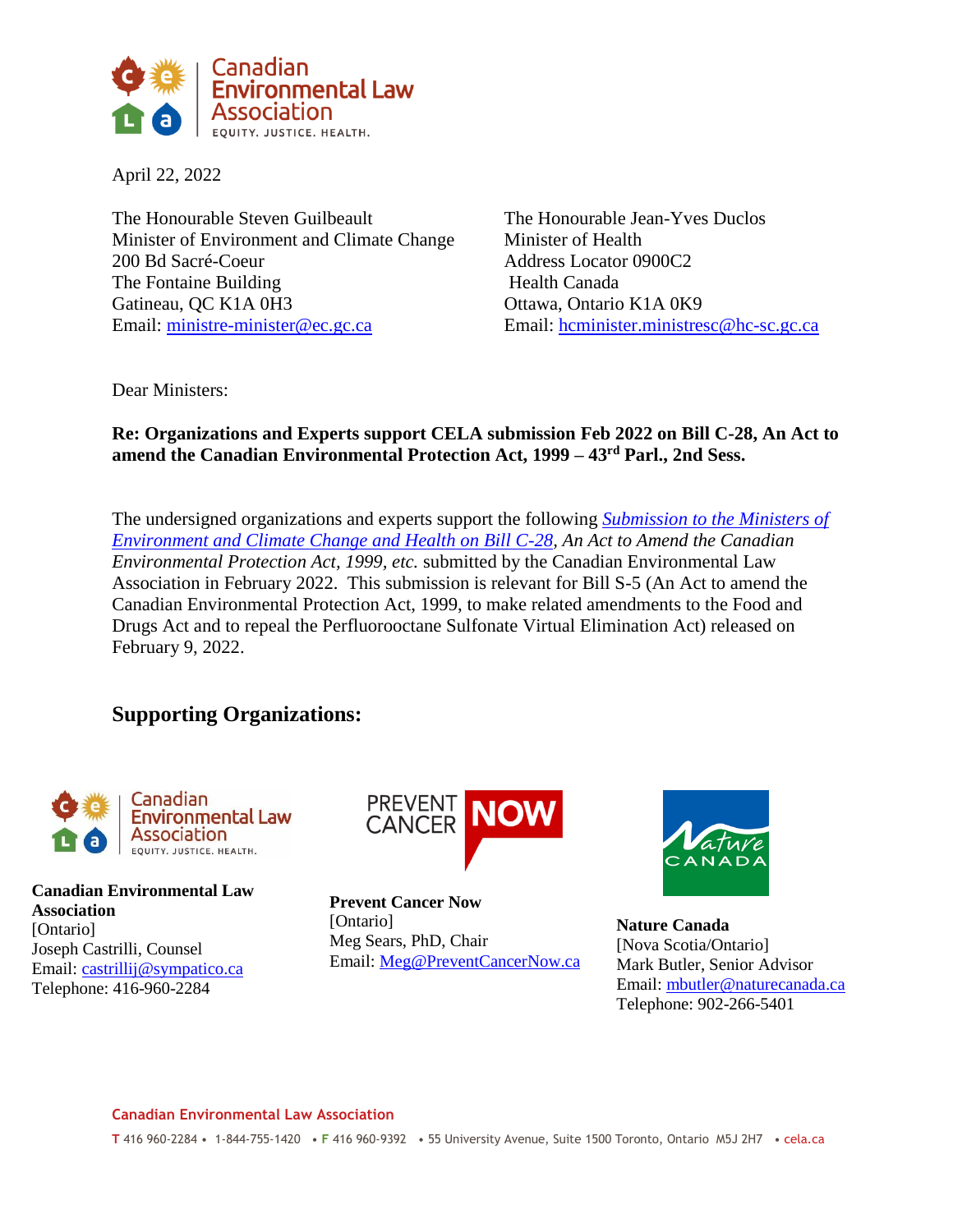**Toronto Cancer Prevention Coalition Environmental and Occupational Work Group** [Ontario] Ken Bondy and Sarah Miller, Co-chairs Emails: [Ken.Bondy@unifor.org;](mailto:Ken.Bondy@unifor.org)

[reachsandbarsarah@gmail.com](mailto:reachsandbarsarah@gmail.com)

**Nova Scotia Environment Network (NSEN)** [Nova Scotia] Sheila Cole, Senior Policy Advisor Email: [Sheilacole108@yahoo.ca](mailto:Sheilacole108@yahoo.ca) Telephone: 902-240-9085

**Saskatchewan Prevention Institute**

[Saskatchewan] Megan Clark, Research and Evaluation Lead Email: [mclark@skprevention.ca](mailto:mclark@skprevention.ca) Telephone: 306-717-8528



**Northwatch** [Ontario] Brennain Lloyd, Project Coordinator Email: [northwatch@northwatch.org](mailto:northwatch@northwatch.org) Telephone: 705-497-0373



**Georgia Strait Alliance** [British Columbia] Christianne Wilhelmson, Executive Director Email: [christianne@georgiastrait.org](mailto:christianne@georgiastrait.org) Telephone: 604-862-7579



health a environment a justice

**Organization: Health and Environment Justice Support (HEJSupport)** [Ontario] Olga Speranskaya, Co-Director Email: [olga.speranskaya@hej](mailto:olga.speranskaya@hej-support.org)[support.org](mailto:olga.speranskaya@hej-support.org) Telephone: +1-613-252-9839



**Georgian Bay Association** [Ontario] Rupert Kindersley, Executive Director Email: [rkindersley@georgianbay.ca](mailto:rkindersley@georgianbay.ca) Telephone: 416-985-7378



**Canadian Association of Nurses for the Environment/Association canadienne des infirmières et infirmiers pour l'environnement (CANE/AIIE)** [Manitoba] Jacqueline Avanthay-Strus M.Sc.Inf., PhD (c), President CANE/AIIE

Email: [javanthaystrus@ustboniface.ca](mailto:javanthaystrus@ustboniface.ca)

BREATHE RESPIREZ the lung association l'association pulmono

**New Brunswick Lung Association & Canadian Network for Human Health and the Environment** [New Brunswick] Melanie Langille, President and COE Email: [melanie.langille@nb.lung.ca](mailto:melanie.langille@nb.lung.ca) Telephone: 506-455-8961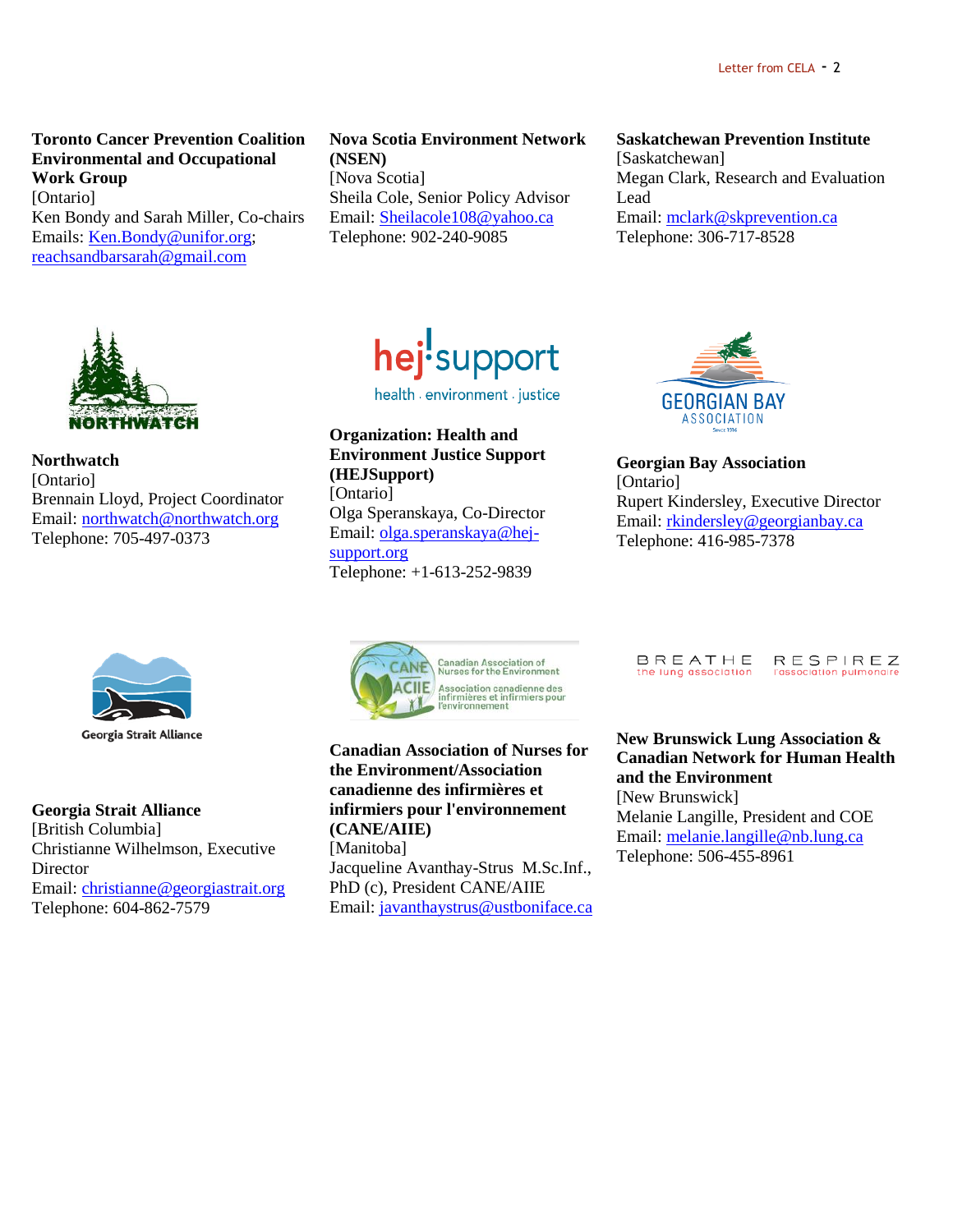

**Ingersoll District Nature Club** [Ontario] Sheila Fleming, Co-President Email: [galleryongeorge@gmail.com](mailto:galleryongeorge@gmail.com) Telephone: 519-485-2645



**Ontario Cottagers' Associations (FOCA)** [Ontario] Terry Rees, Executive Director Federation of (FOCA) Email: [trees@foca.on.ca](mailto:trees@foca.on.ca) Telephone: 705-749-3622



**Citizens Environment Alliance of Southwestern Ontario** [Ontario] Derek Coronado (he/him) Coordinator Email: [derek@citizensenvironmentalliance.org](mailto:derek@citizensenvironmentalliance.org) Telephone: 519-973-1116



**Electromagnetic Pollution Illnesses Canada Foundation** [Ontario] Barbara Payne, President & Founder Email: [barbara.payne@iexistworld.org](mailto:barbara.payne@iexistworld.org) Telephone: 416-622-3742 or 416-622-EPIC



**The Oxford Coalition for Social Justice** [Ontario] Bryan Smith, Chair Email: [bryasmit@oxford.net](mailto:bryasmit@oxford.net) Telephone: 519-456-5270



**Citizens' Network on Waste Management**  [Ontario] John Jackson, Coordinator Email: [jjackson@web.ca](mailto:jjackson@web.ca) Telephone: 519-744-7503



**Saskatchewan Environmental Society** [Saskatchewan] Carroll Chubb Email: [info@environmentalsociety.ca](mailto:info@environmentalsociety.ca) Telephone: 306-665-1915



**Ontario Headwaters Institute** [Ontario] Andrew McCammon Email: [andrew@ontarioheadwaters.ca](mailto:andrew@ontarioheadwaters.ca) Telephone: 416-231-9484



**Breast Cancer Action Manitoba** [Manitoba] Louise Schoenherr, President Email: [kschoenh@mymts.net](mailto:kschoenh@mymts.net) Telephone: 204-253-5902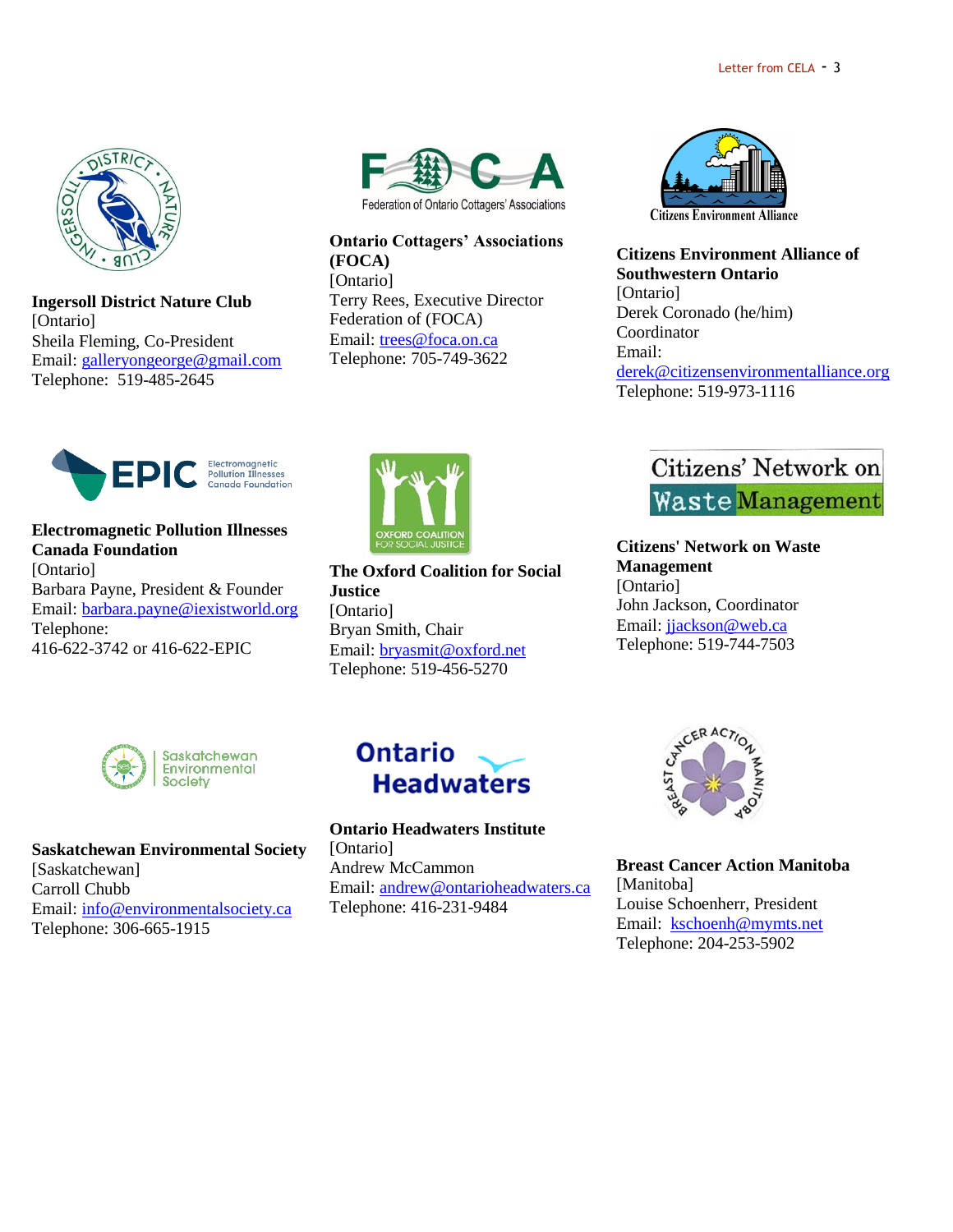

**Vigilance OGM** [Québec] Thibault Rehn ,Coordinator Email: [contact@vigilanceogm.org](mailto:contact@vigilanceogm.org) Telephone: 514-582-1674



**Ontario Rivers Alliance** [Ontario] Linda Heron, Chair Email: [OntarioRiversAlliance.ca](http://ontarioriversalliance.ca/) Telephone: 705-866-1677



**Safe Food Matters Inc.** [Ontario] Mary Lou McDonald Email: [safefoodmatters@gmail.com](mailto:safefoodmatters@gmail.com) Telephone: 905-467-8531



**Friends of the Earth Canada** [Ontario] Beatrice Olivastri, CEO Email: [beatrice@foecanada.org](mailto:beatrice@foecanada.org) Telephone: 613-724-8690 (mobile); 613-241-0085 (office)



**Watershed Sentinel** [British Columbia] Delores Broten Email: editor@watershedsentinel.ca **Religious Congregations For the Great Lakes** [Ontario] Sr. Linda Gregg, Co-ordinator Email: [lgregg@csjcanada.org](mailto:lgregg@csjcanada.org) Telephone: 905-372-2741



**Manitoba Eco-Network** [Manitoba] Glen Koroluk, Executive Director Email: executivedirector@mbeconetwork.org Telephone: 204-947-6511; 204-296- 2872 (cellular)



**Blue Fish Canada** [Ontario] Lawrence Gunther, President Email: Director@BlueFishCanada.Ca Telephone: 613-882-3028



**MiningWatch Canada**  [Ontario] Jamie Kneen, Communications and Outreach Coordinator Email: jamie@miningwatch.ca